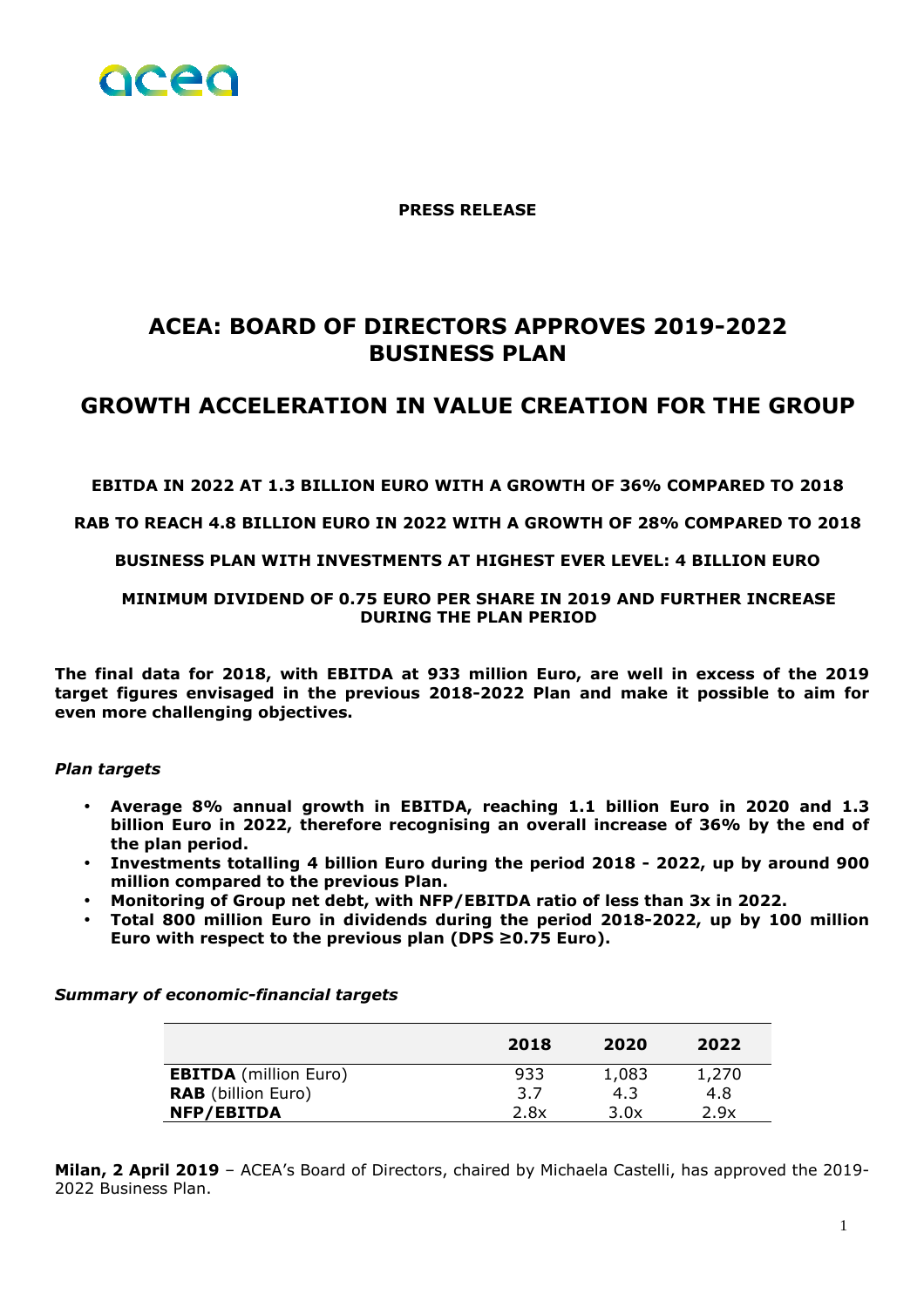

ACEA's CEO, Stefano Donnarumma, commented: **"In two years of intense work we have leveraged ACEA's strengths, becoming increasingly aware of our potential ability to improve on our initial forecasts. Our Group is gaining in strength and this Business Plan clearly shows how and where we are looking to create value".** The CEO continued: **"Our strategic pillars have not changed with respect to the previous plan, but we now intend to focus with constantly greater emphasis on five specific actions: to accelerate growth (Grow), to develop and diversify our business portfolio (Reshape), to concentrate on the innovation of our industrial processes (Innovate), to develop both a results-oriented (Deliver) and a dynamic and sustainable (Smart) approach. These factors, which make up the acronym "G R I D S", reflect a further evolution of the path along which we started two years ago".** 

#### *EBITDA acceleration*

Acceleration in the achievement of much more challenging targets, with an annual +8% growth in **EBITDA**, to reach an overall +36% by the end of 2022. The increase in results primarily reflects organic growth actions amounting to 250 million Euro, M&A projects totalling 70 million Euro and operational efficiency interventions implying cost savings of almost 50 million Euro.

#### *All-time high in investments: 4 billion Euro*

The Group's investment Plan for 2018-2022 amounts to 4 Billion Euro, up by **900 million Euro compared to the previous Plan**, mainly reflecting: +250 million Euro in the Water industrial sector, following the consolidation of Gori and the launch of the Peschiera doubling project; +200 million Euro for development and M&A in the photovoltaic sector; +250 million Euro for the innovation of industrial processes and strengthening of the electricity grid; +100 million Euro in M&A focused on waste recovery and treatment plants. The investment plan is also directed towards growth and **sustainable value creation** for the ACEA Group, resulting in a +400 million Euro increase in **Sustainability** investments, which will **rise to 1.7 billion Euro** during the period 2018-2022.

Approximately 80% of total investments will be destined for regulated activities. By 2022, the RAB (*Regulatory Asset Base*) will reach 4.8 billion Euro, up by 28% compared to 2018.

### *Actions planned for each business area*

- **WATER** EBITDA in 2022 at 588 million Euro (+117 million Euro compared to the previous Plan) with 2018-2022 CAGR of 8%, supported by scheduled investments totalling 1.9 billion Euro, and a RAB of 2.4 billion Euro in 2022, reflecting an increase of over 40%. ACEA, as Italy's leading water services operator, intends to continue safeguarding the water resource by enhancing the quality and efficiency of the service offered in the areas where it operates, through major interventions, such as: the installation of smart water meters, the reduction of grid leaks, the rationalisation of purification plants and their automation, the division of the grid into districts, the improvement of technical quality indicators and the safety enhancement of the water supply.
- **ENERGY INFRASTRUCTURES**  EBITDA in 2022 at 440 million Euro (+53 million Euro compared to the previous Plan) with 2018-2022 CAGR of 5.1%, supported by scheduled investments of 1.5 billion Euro, and a RAB of 2.4 billion Euro in 2022, reflecting an increase of almost 15%. ACEA consolidates its position as **key player in energy transition** with development projects enabling system decarbonisation. The projects that the Group plans to pursue in this area involve the technological evolution of the grid, with the installation of second generation smart meters, increased investments to enhance grid resilience, the laying of fibre optics for its infrastructure and the advanced automation of the grid. Moreover, insofar as concerns green energy generation, ACEA plans to consolidate its position by developing a portfolio of at least 150 MW of photovoltaic energy via the construction of new facilities and purchases from the secondary market.
- **COMMERCIAL AND TRADING** The Group target is to generate 154 million Euro by 2022 (in line with the previous Plan), with a 2018-2022 CAGR of 19.3% and reaching 1.7 million free market customers by 2022, +30% compared to its present customer base. The actions envisaged in the